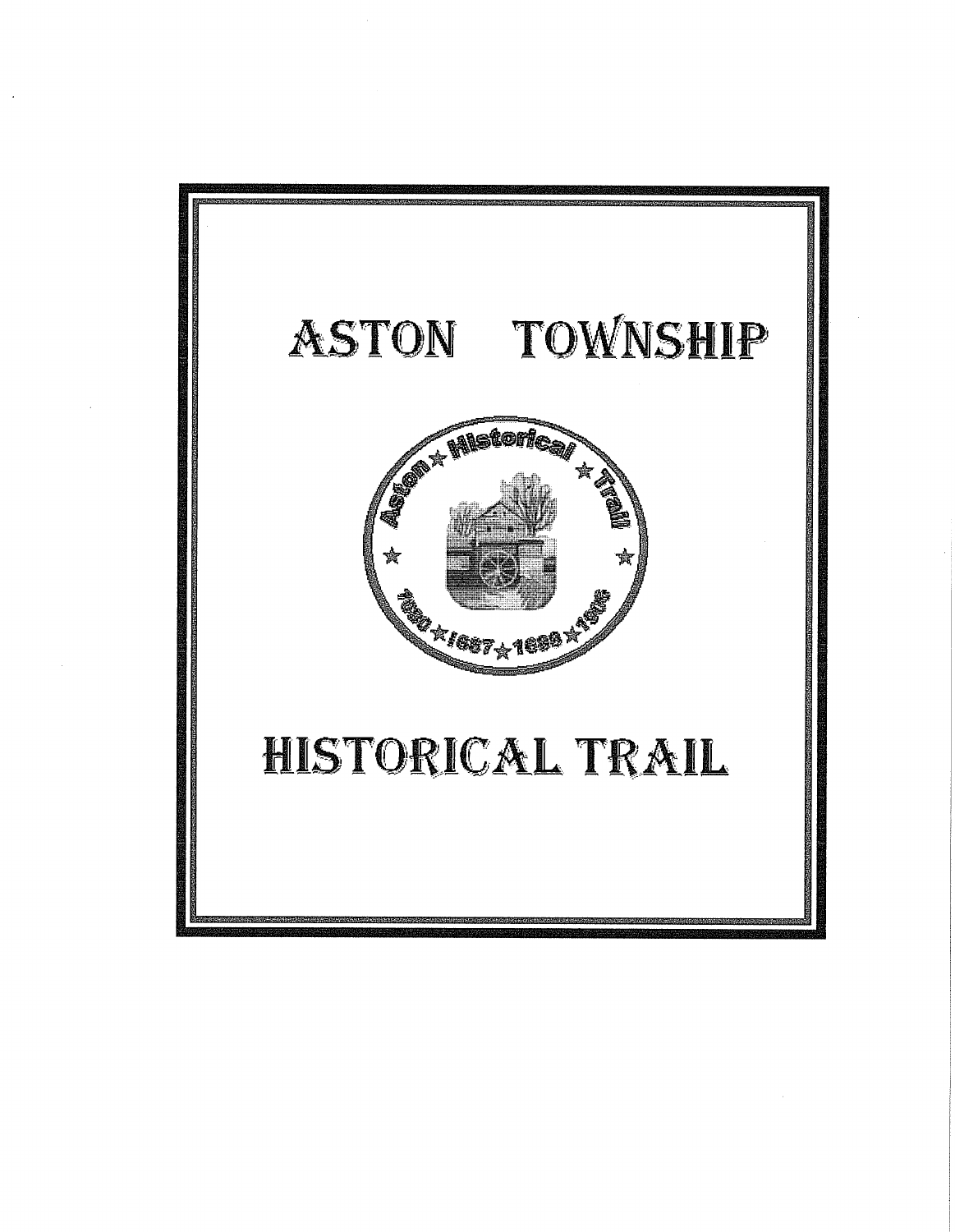# THE ASTON TOWNSHIP C**A**L **TRA**I**L**

**Compiled By**

**Bridget A. McLaughlin**

Troop 5917, GSA

**President, Venturing** Crew 225, BSA

**January 2008**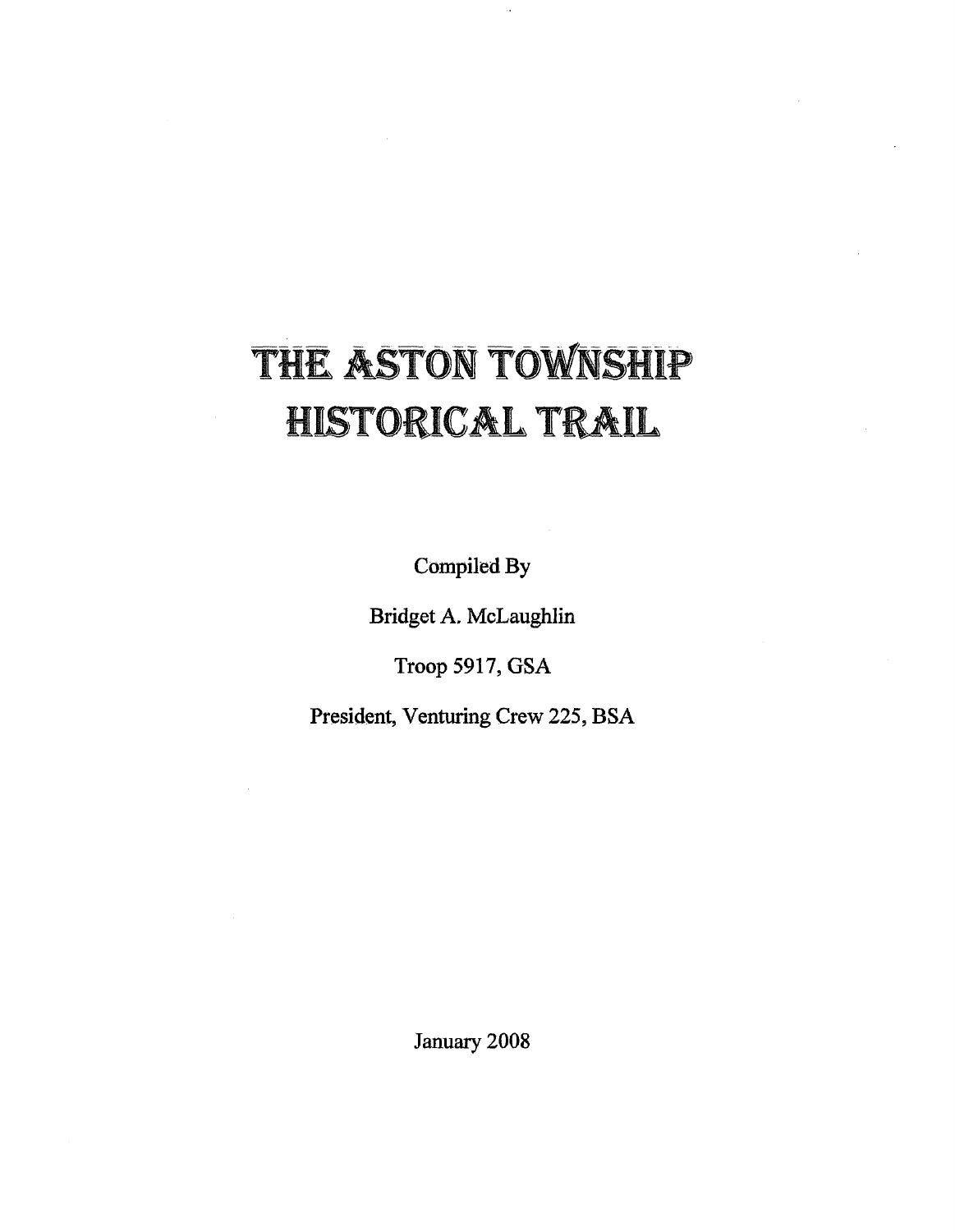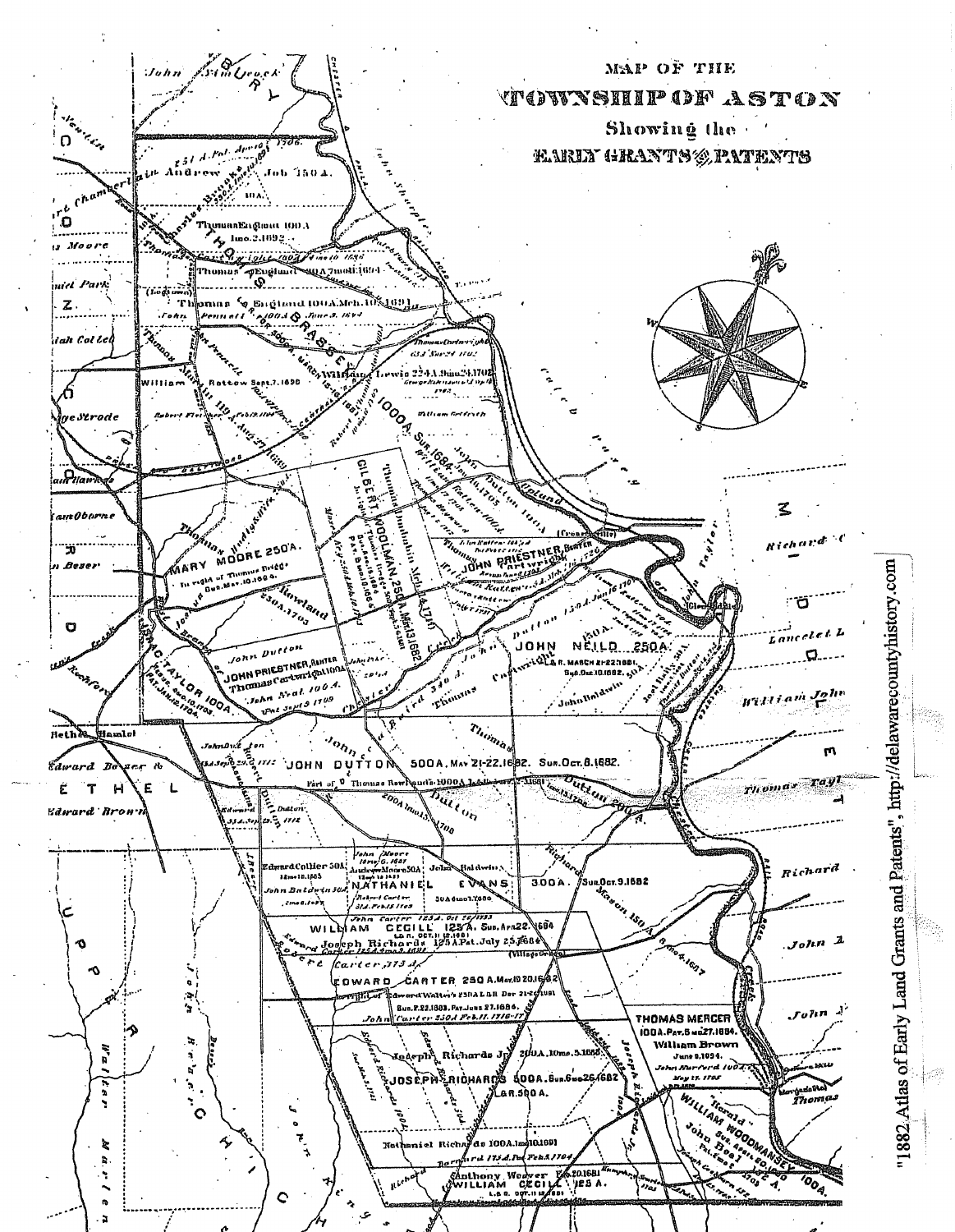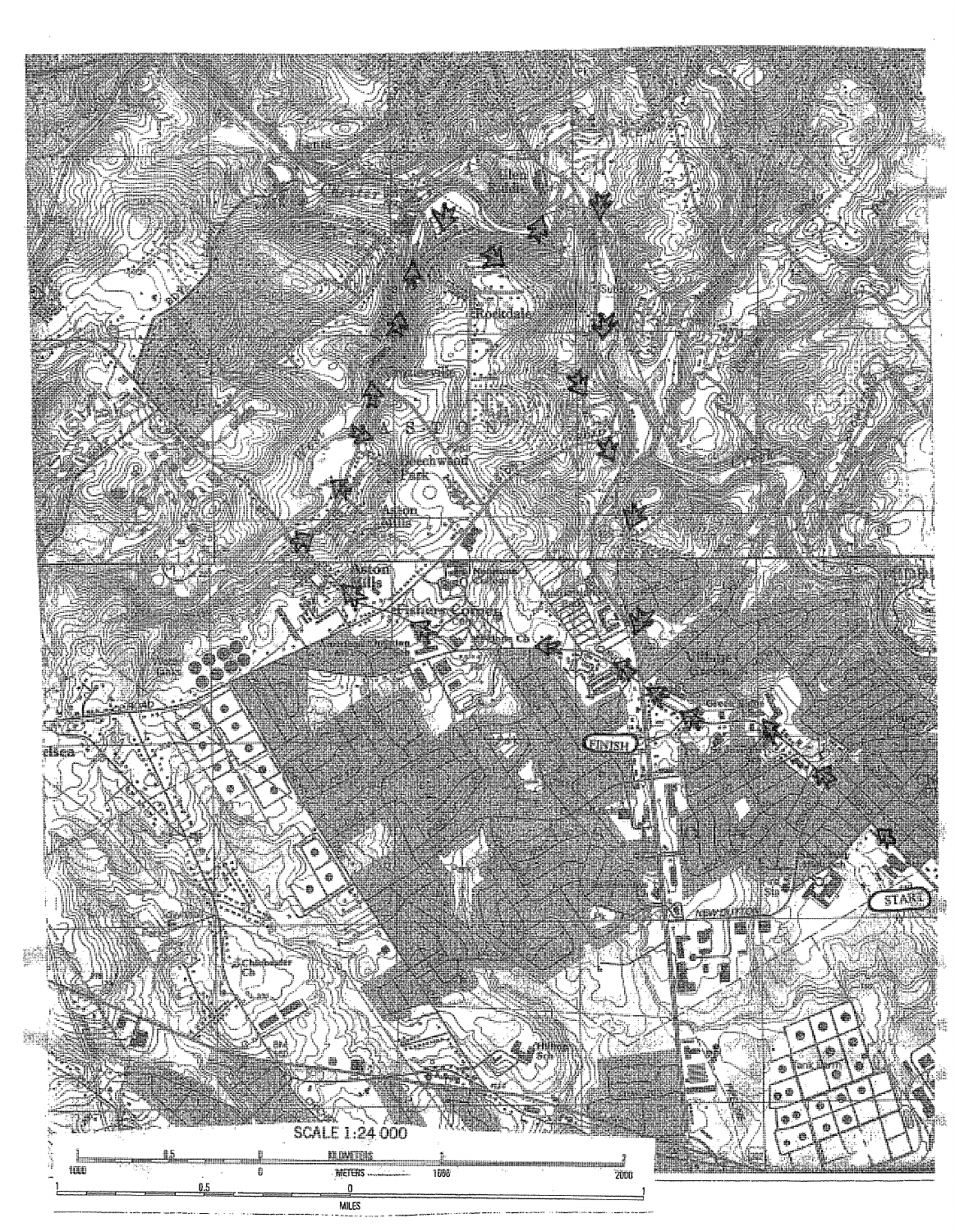### **Welcome to Aston**, **Pennsylvania**

The purpose of this trail is to show the citizens of Aston Township the historical significance of the familiar places around town. Most people walk or drive past areas and don't even realize the historical importance. On this trail you will be taken past various sites such as the one room school house and Mt. Hope Church. I hope that after following this trail you learn more about the town you call home.

You may follow the Aston Historical Trail as a hike or a driving tour. If you hike the entire trail it should take approximately 3 hours. If you drive it will take you less than 18 minutes, without stops to examine the sites. You may choose to do some or all the trail at your discretion. Included in the hike are certain basic compass skills for the benefit of Boy Scout hikers completing First Class rank requirement # 2 or Second Class rank requirement # lb.

### The Aston Historical Trail Paten

The patch you will receive after completing this trail was designed to illustrate what you learned while on the trail. The colors that are used on the patch, mostly blue and gold, are Pennsylvania's state colors. The dates are also significant to Aston's history. In 1680 came the original land grant in the township. 1687 was when the settlement's name was changed from Northley to Aston. In 1688 Aston was formally incorporated as a township and later in 1906 it became a first class township.<sup>1</sup>

The mill in the center of the patch signifies the cotton factories that provided the early industrial base for Aston. The seven stars bordering the patch symbolize the original seven mill sites. The seven stars also call to mind the Seven Stars Hotel, which you learn more about as you hike the trail.  $<sup>2</sup>$ </sup>

#### **Guidelines for Safe Hiking**

When hiking on roads without sidewalks, you must pay close attention to the traffic. Some of the roads on this trail are particularly dangerous if you're not paying close attention because they are narrow. This hike is intended to be enjoyed during the day. You should never hike during the dark hours. Bright clothing is important to wear when hiking in trafficked areas to heighten your visibility to drivers. For youth groups proper supervision is important. Generally you must walk in single file and on the left hand side of the road, facing traffic, except when road conditions suggest otherwise.

### **Courteous Hiking**

Here are some good tips to being a courteous hiker:

- ® Share the road! Many of these roads along this trail do not have sidewalks and are heavily trafficked, so sharing the road is important. Be courteous to drivers and bicycle riders.
- When walking along this trail be aware of private property. If you respect people's private property then you won't have any problem.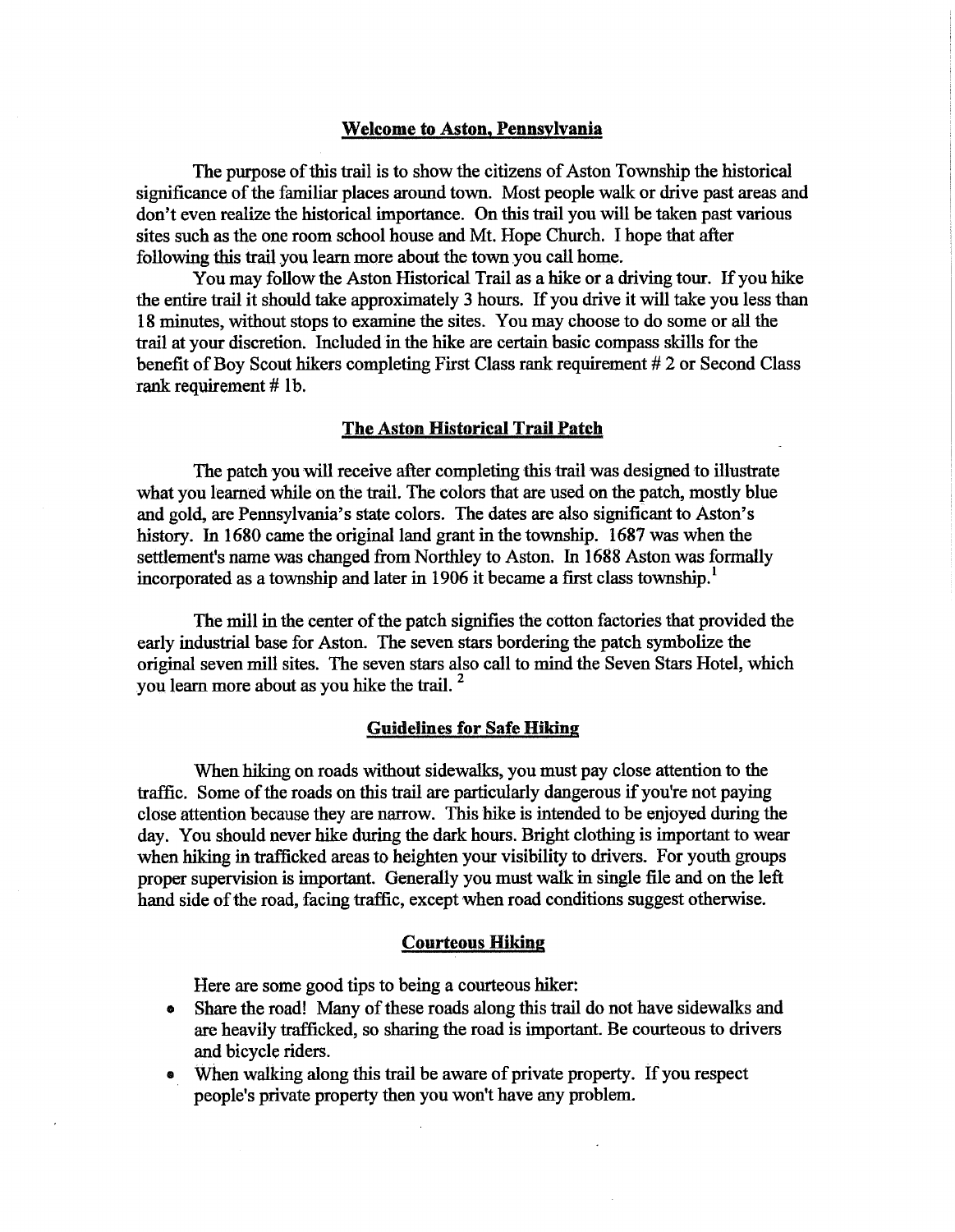"Leave No Trace"<sup>3</sup> You probably already know what this means, but for those of you who don't it's just a basic guideline for hiking. It means that when you leave an area there should be no trace of you ever being there. This means no littering and keeping the area as clean or cleaner then it was when you got there.

#### OUTDOOR CODE

As an American, I will do my best to Be clean in my outdoor manners, Be careful with fire, Be considerate in the outdoors, and be conservation-minded.

#### THE TRAIL

If you wish to use a topographical, map to aid you in your hike you should look at the U.S. Geological Survey (USGS) maps "Marcus Hook Quadrangle, Pennsylvania-New Jersey- Delaware 7.5 Minute Series (Topographic) 1995 and "Media Quadrangle, Pennsylvania 7.5 Minute Series (Topographic) 1995.

### Northley **Middle School 0.0 miles**

This is the first stop on the historical trail through Aston. Before 1687 Aston was known as Northley<sup>4</sup>. The name Aston came from Edward Carter<sup>5</sup>, and was chosen in remembrance of his old town in England. The 1736 Carter family burial ground is located further east on Concord Road. In 1688 the Grand Jury laid out a highway from Chester to Aston, which is now known as Concord road leading inland from Chester and the Delaware River and the reason we are starting at NMS. Across from the school is the intersection with Bridgewater road. Historically, Aston had 7 mill locations, called "mill sites", one of which was located where Bridgewater road crosses Chester creek. In 1680 this land was originally owned by William Woodmansey whose estate was known as "Herald".<sup>6</sup>

Standing at the school sign, take a compass bearing of 330 degrees and begin your hike. As you proceed up Concord road, you will pass the Penn-Delco School District's William C. Moser Administration Building named for the former superintendent of the Penn-Delco School District. William C. Moser (1920-2005) was the first superintendent of the newly merged district in 1955 and held the position for 24 years. He negotiated the donation of 35 acres of land from the Sun Oil Company on which the current Sun Valley High School and Northley Middle School are located.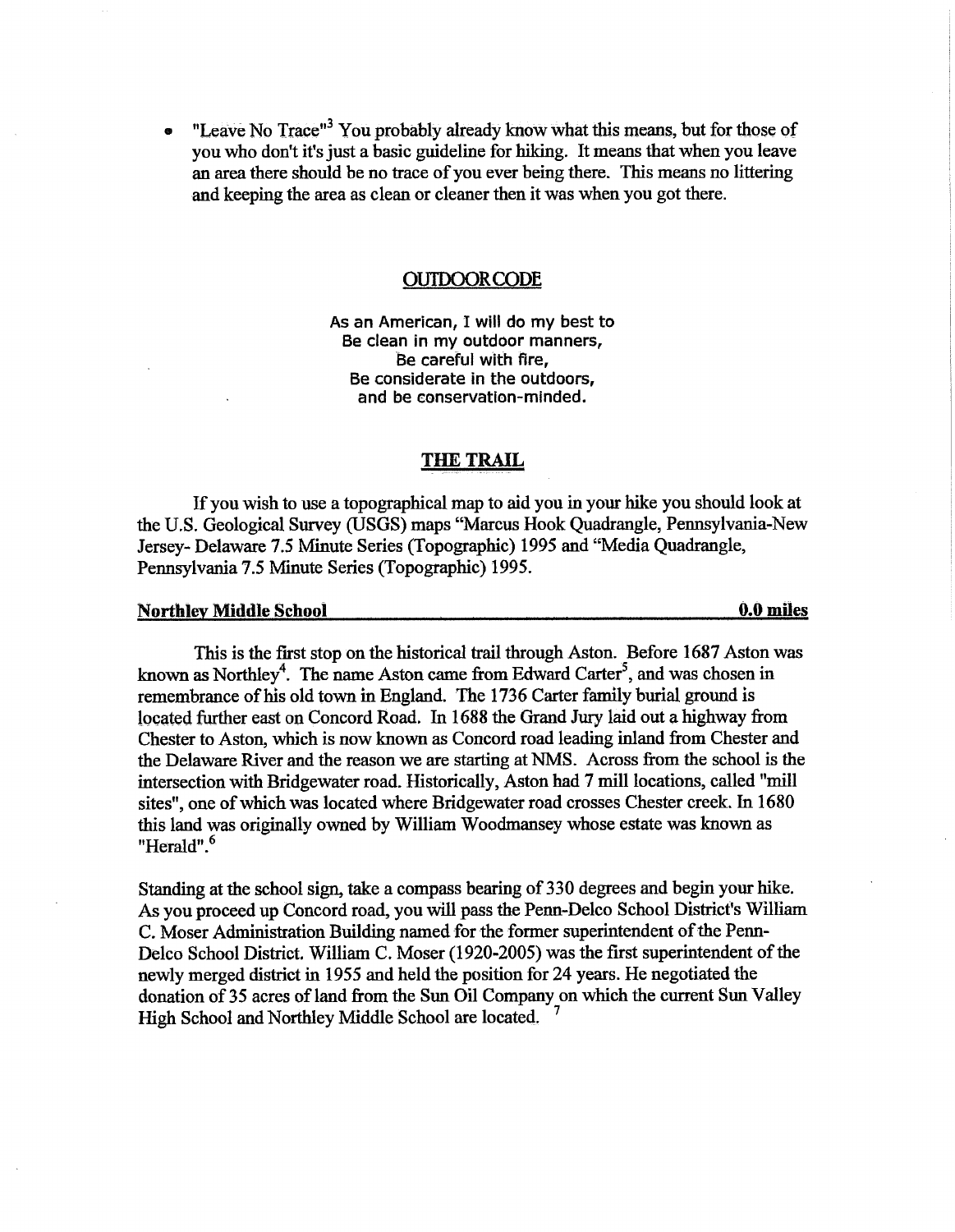### **Dutton Mill Road 0.4 miles**

As we progress down the road, the next major intersection is Dutton Mill and Concord. Dutton Mill was named after one of the early settlers, John Dutton. He owned 500 acres of the surrounding area. <sup>8</sup> Continue on a compass bearing of 330 degrees.

### American Lesion Post 926 0**.5 miles**

This is a popular site for the annual Memorial Day celebration. The American Legion, a veterans' organization, was founded in Paris in March of '1919 by members of the victorious American Expeditionary Force who had won World War I.<sup>9</sup>

#### Saint Joseph **Roman** Catholic Church 0**.6 miles**

This parish was established in the summer of 1947 in response to the growing post World War II Catholic population in Aston Township. Father James A. Donnelly was appointed the first pastor. On November 8, 1949 the cornerstone was laid for the original church on land donated by Mr. and Mrs. Dewey Jurich. The present church building was dedicated on September 16, 2001.<sup>1011</sup>

Donnelly Avenue adjacent to the school is named for Father Donnelly.

| <b>Aston Community Center</b> |  | 0.7 miles |
|-------------------------------|--|-----------|
|                               |  |           |
|                               |  |           |

Dedicated in October 1997, on the site of the former Green Ridge Elementary School, the Community Center is the site of the township library, meeting rooms, athletic facilities, and the Aston Township Historical Society.

From the bend in the road, take a compass bearing of 285 degrees, and proceed down Concord Road.

| <b>Lehr Boulevard</b> |          | .9 miles |
|-----------------------|----------|----------|
|                       | -------- |          |

Lehr **Boulevard was named in honor of Richard D** . Lehr, **the township manager who has served** the township **since** 1971. **12 From the corner** of Lehr and Concord, **proceed on a bearing of 310 degrees.**

Five Points is the center of Aston. Where Zac's Hamburger is currently located used to be a well known inn that went by the name of the Seven Stars Hotel. It was the first licensed house in Aston.<sup>13</sup> Built in 1738, the hotel become a spot for coaches to water and change horses. This hotel also believed to have served as an overnight quarters

for British General Lord Cornwallis immediately after the Battle of Brandywine on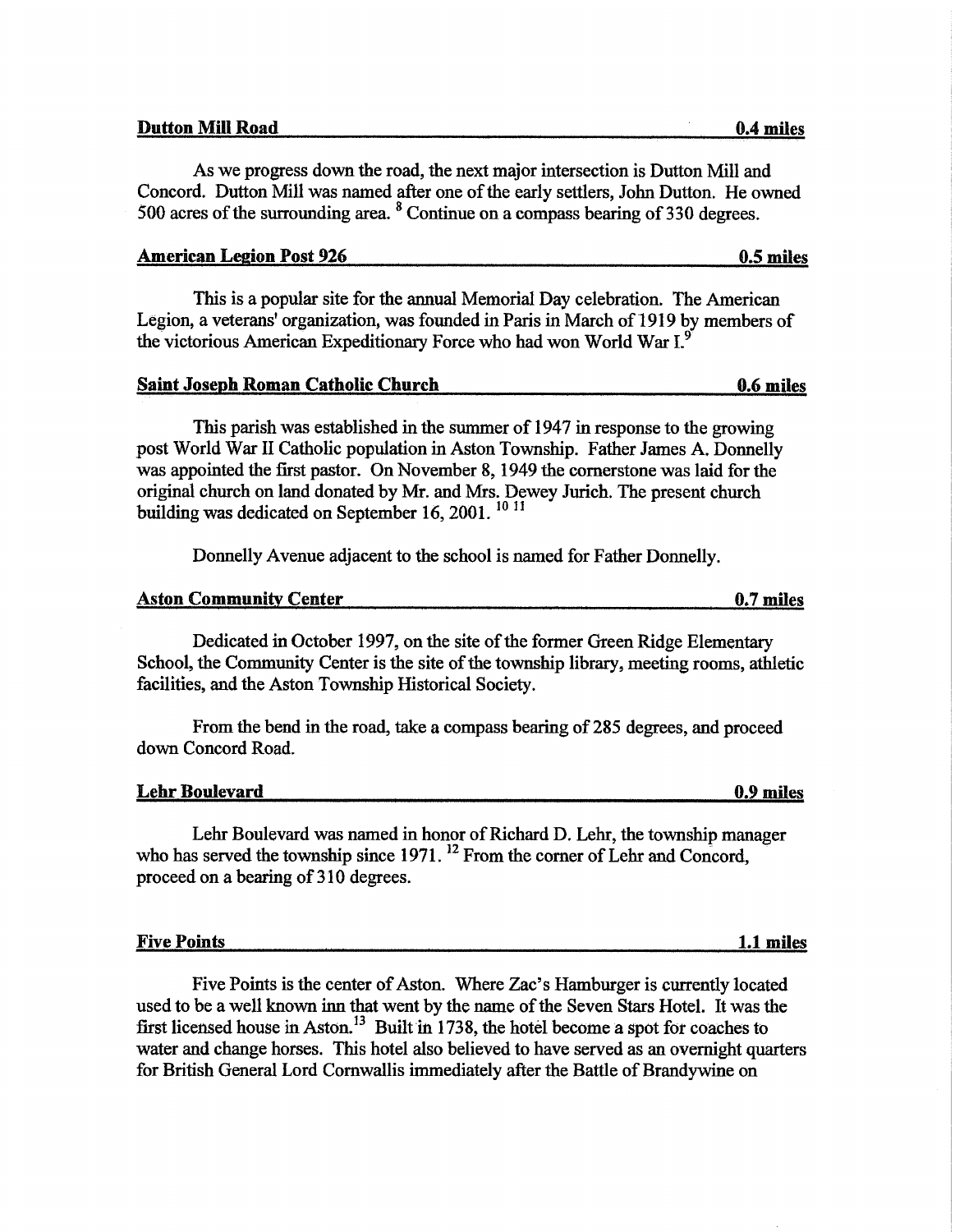September 13, 1777 when the British Army passed through Aston following the retreating Continental Army. The inn was destroyed by fire in the 1950s.<sup>14</sup>

From Five Points, take a compass bearing of 328 degrees and look at the tree line. What do you see?  $15$ 

Proceed at 328 degrees down Concord Road for .3 miles, until you come to the intersection of Red Hill Road.

### **Red Hill Road** 1.4 miles

Red Hill Road cuts off to the right and runs across Aston Ridge to its end in Crozerville. To the right of the road and also bounded by Legion Road is the Red Hill Farm which belongs to the Sisters of St. Francis. Continue on a bearing of 280 degrees and follow Concord Road to Mt. Hope.

# Mt. Hope **1.8 Wailes**

This church was founded in 1807 and was one of the early churches in the township. British Troops camped near the church following the Battle of Brandywine. The church is closely associated with the early development of Methodism in American. Originally the ground was donated by Aaron Mattson in 1807.<sup>16</sup>

If you detour left at Mt. Hope Methodist on to Tryens Lane, and proceed to the first residence on the left, you will see the oldest residence in Aston and a station on the Underground Railroad. This 1684 house, located about 75 feet off Tryens Road, was used to harbor a runaway slave. The young girl was named Kitty and was disguised as the family's housekeeper. A trap door in the kitchen served as an area for Kitty to escape when slave hunters arrived one day after receiving a tip regarding the runaway slave. Kitty was never discovered and lived her life with the McCracken family until she died.<sup>17</sup>

From Mt. Hope proceed on a bearing of 320 degrees.

### Fisher's Corner 2**.1 miles**

This is the intersection where Convent road connects with Concord and Aston Mills road. If you look right down Convent road you will see Our Lady of Angels convent, the motherhouse of the Sisters of Saint Francis of Philadelphia, an order of Roman Catholic nuns<sup>18</sup>. Its affiliate, Our Lady of Angels College, founded in 1965, has now become Neumann College<sup>19</sup>. The property originally housed the Aston Ridge Seminary for Young Ladies, an Episcopal institution. In 1859 St. John Neumann, then the fourth bishop of Philadelphia, purchased the building for use as Philadelphia Preparatory Seminary. In 1871 the Sisters purchased the building and the 300 hundred surrounding acres for their mother house.<sup>20</sup>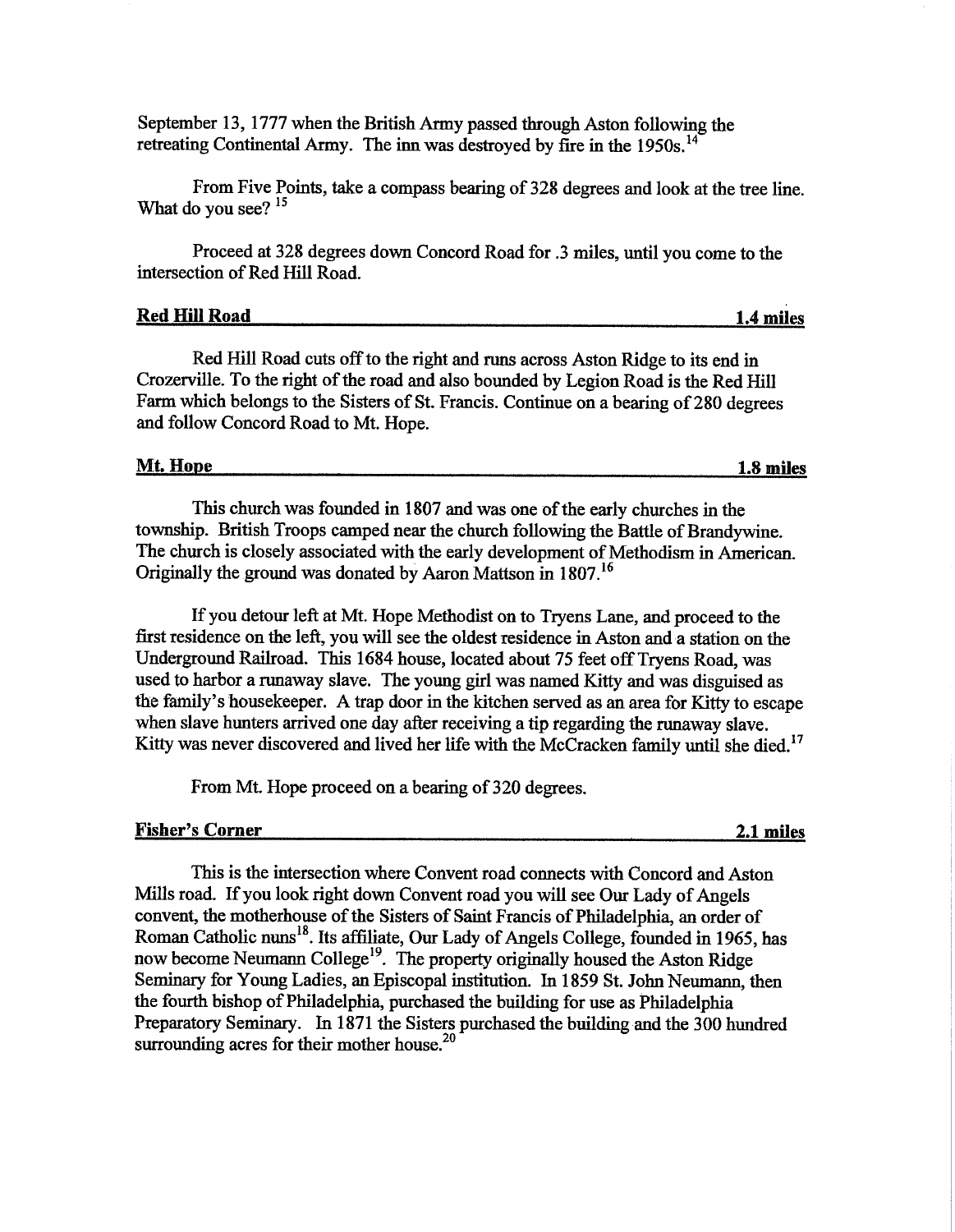From the intersection of Concord and Convent Roads take a compass bearing of 328 degrees and proceed WITH GREAT CAUTION down Aston Mills Road, remembering to keep to the left hand side of the road and yield to oncoming traffic.

### **Mount Road at Aston Mills 2.5 miles**

At the base of the steep hill descending from high ground of "Aston Ridge" to Chester Creek is the old mill site of Aston Mills. This area has also been known in the past as Llewellyn Mill, Rhodes Mill and Tyson's Mill. This is one of the original seven **mill sites in** Aston. It marks the western end of the 1682 land grant to John Neild. The Neild grant of 250 acres including what later became the village of Rockdale.<sup>21</sup> Proceed right onto Mount Road and look for the fire house on your left. Continue on a 90 degree compass bearing.

#### **Aston Beechwood Volunteer Fire Co.**

Chartered in 1948 by Ed Cordell in what was known as the Beechwood Park section of the township, Aston Beechwood is one of two volunteer companies in Aston Township. Firefighter Herbert J. Pinkowicz (1954-1986) is the only member of the company ever killed in the line of duty. FF Pinkowicz was fatally injured while responding to an alarm and his name is inscribed on the township memorial at Five Points.<sup>22</sup>

The other fire company in the township is the Green Ridge Volunteer Company Number 63, which as founded in 1942. Their present firehouse on Dutton Mill Road was completed in 1965.<sup>23</sup> Both fire companies provide critical emergency services to the citizens of Aston.

Proceed down Mount Road until you reach the park.

#### **Lewis H. Fisher Memorial Park Trail Head 2.8 miles**

Formerly known as Eagle Park, the park was renamed on November 17, 2007 to honor the late Lewis H. Fisher former Second Ward commissioner (1986-2005) and district justice for his 26 years of public service.<sup>24</sup> Just past the playground area is the head of a graveled trail through this township park which parallels the West Branch Chester Creek. Follow the gravel trail and enjoy a small bit of nature. Chester Creek has two branches, the main branch and the West Branch. The main branch has a source near Kirkland and along its course is dammed to form the West Chester Reservoir and Milltown Reservoir. The West Branch originates near Dilworthtown and flows east. In eastern Chester County is it damned to form Brinton Lake. The branches converge at Rockdale. 25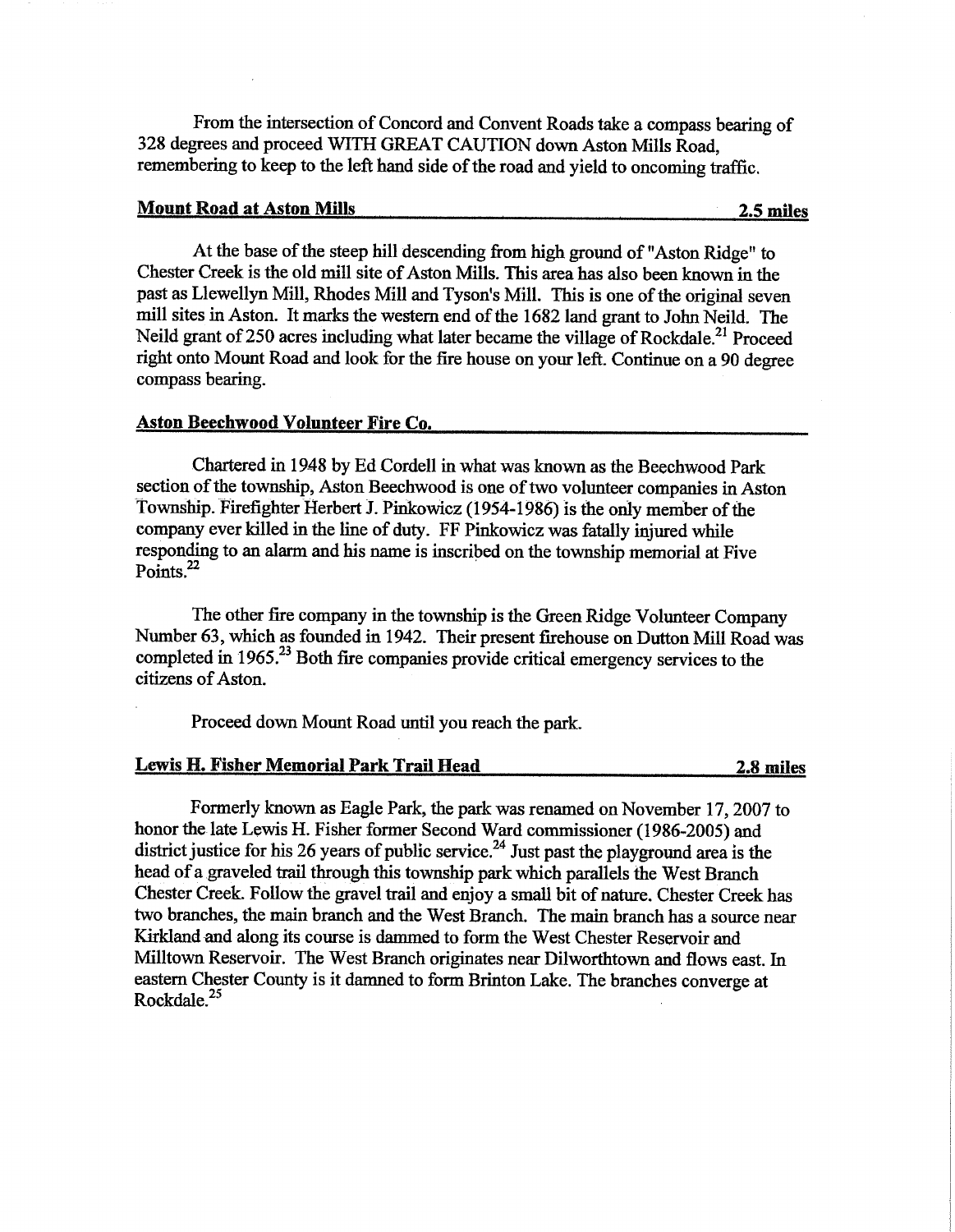Immediately behind the Southwest Delaware County Municipal Authority Eagle pumping station, the trail forks. Bear right and return to Mount Road turn left and proceed down Mount road, exercising great caution since there is no shoulder on the road.

| <b>Red Hill Road/Crozerville</b> | 3.3 miles |
|----------------------------------|-----------|
|                                  |           |

Crozerville is one of the seven original mill sites of the Rockdale District and was named for John Price Crozer. He was the most prominent of the mill owners in the mid-1800s, when the cotton textile industry flourished along Chester Creek. Crozer was a self made man, a devout Baptist, and founder of mills in Upland.<sup>26</sup> He was the patron of Upland Baptist Church. The Crozers also subsidized the Crozer Hospital, now the Crozer Chester Medical Center, and the former Crozer Theological Seminary, where civil rights leader Dr. Martin Luther King earned his bachelor of divinity degree in 1951.

From the intersection of Red Hill Road and Mount Road take a compass bearing of 54 degrees and look up hill. What do you see?

### **Tenements**

Look to the right uphill and you'll see the "English Hill" tenements.<sup>27</sup> These were workers' houses constructed a mill owner and leased to his workers. They were located close to the factory because the workers had to walk to and from work in all weather. A bell on the top of the factory building would ring to call the workers to their jobs. Many of the textile mill workers at Crozerville were immigrants from Great Britain and Northern Ireland. Continue down Mount Road.

**Dam 3.5 miles**

Prior to the advent of steam engines, mills of all sorts were driven by water power and water wheels. The Rockdale industrial district is located on fall line of the Chester Creek and West Branch of Chester Creek. The fall line is where the creek descends from the inland plateau toward the Delaware River valley below. It descends sharply (a drop of 90 feet) over a 3 mile distance between Lenni and Knowlton Mills. The Dam was built to store up water power to turn mill wheels of factories through a system of channels called mill races.<sup>28</sup> Continue down Mount Road to the next intersection.

**War Memorial 3.6 miles**

At the intersection of Mount and New Roads is a memorial honoring veterans from Aston and Middletown. One monument is dedicated to the soldiers of World War I and bears the names of James L. Killen Jr., and Jesse S. Miles who were killed in action in that war. The second memorial honors the veterans from Rockdale who served in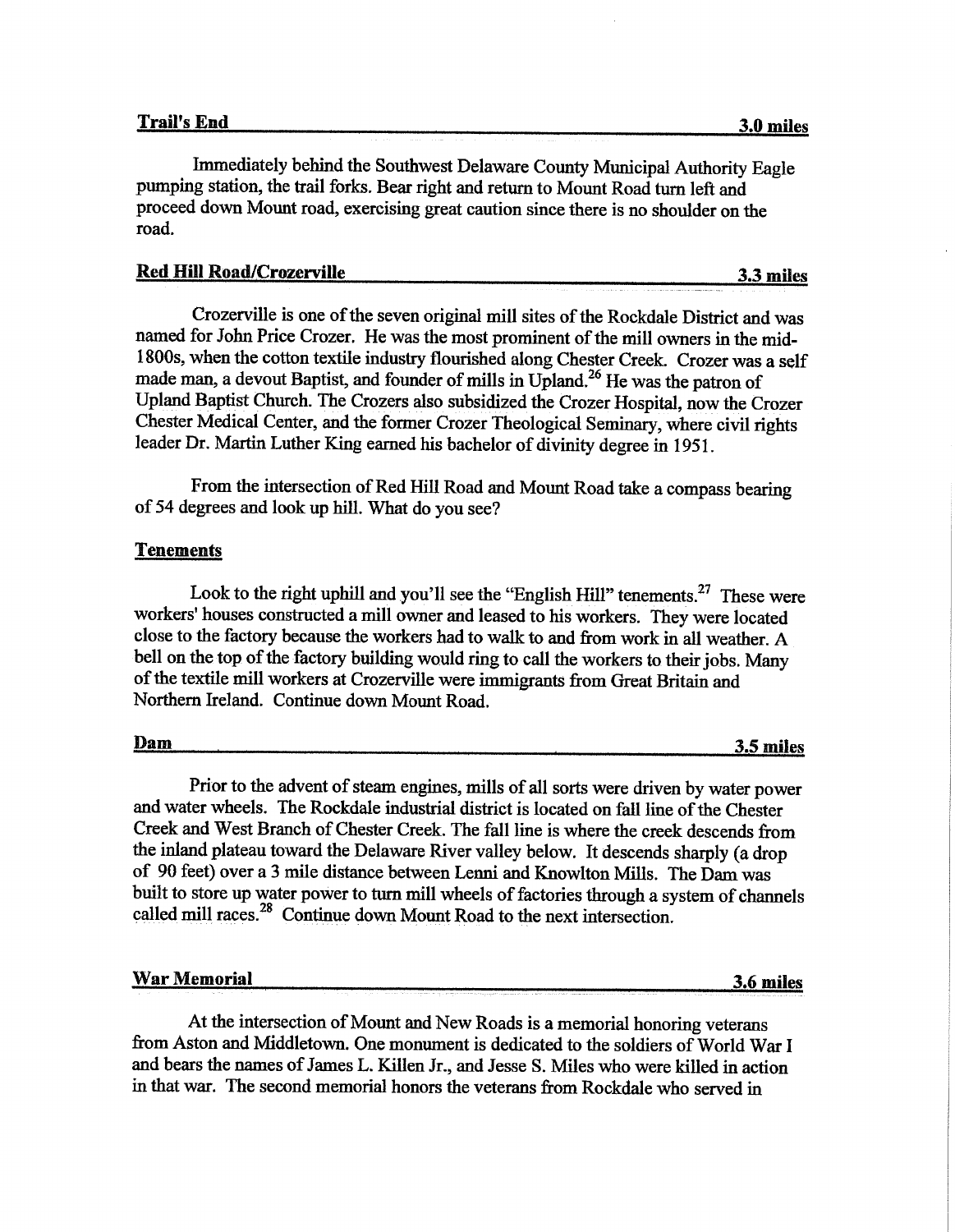World War II and Vietnam and bears the name of Thomas L. Brown who was killed in action during the Vietnam War. Directly across the bridge on the right is located the local Magisterial District Court. Further up New Road is the parish of St. Francis DeSales which was founded in 1894.<sup>29</sup> From the War Memorial walk down Team Road on the near side of Chester Creek. At the end of Team Road you will reach a bridge crossing Chester Creek.

| <b>Confluence</b><br><br>--- |  | miles |
|------------------------------|--|-------|
|------------------------------|--|-------|

Rockdale is located where Chester Creek meets West Branch of Chester Creek. If you stand on the bridge you can see the exact point where they meet. Lenni Mill is located across the creek. Named by early mill owns who associated the location with Lenni Lenape Indians. It is also one of the seven original mills. This mill was once owned by Daniel Lammot who was one of the early industrialists.<sup>30</sup> He was also a close friend of the DuPont family, whose gun powder mills were located west on the Brandywine Creek. From the bridge walk back up Convent Road and turn left at Herald Square. You are now in downtown Rockdale.

| <b>Herald Square</b><br>3.8 miles |
|-----------------------------------|
|-----------------------------------|

The tiny street named Herald Square was where the newspaper of Rockdale was located during its glory days. The paper was called *The Rockdale Herald.* The name is a gentle parody of the somewhat larger and more famous Herald Square in New York City. Turn Right on Oakhurst Street and proceed one block to Mount Road. On your right you will see the former Ahearn's Market, one of the last retail establishments in Rockdale. Turn Left on Mount Road. You will see the former Rockdale School on your right, now a private business.

**Rockdale Theater Site 3.9 miles**

As you proceed down Mount Road past Old Rockdale School, you come to a grassy lot on your right which was once the site of a motion picture theatre. You can still see the remnants of the back wall of the foundation of the building.

# **Crozerville United Methodist Episcopal Church**

This congregation was originally founded in  $1851<sup>31</sup>$  John P. Crozer made significant gifts to the church which was renamed as the Crozerville Methodist Church in his honor. The building was remodeled in 1899. Continue down Mount Road again exercising caution due to the narrow shoulder.

| <b>Calvary Episcopal Church</b><br>i miles<br>7.J |
|---------------------------------------------------|
|---------------------------------------------------|

This church started as a Sunday school and was sponsored by Richard Somers Smith. He also owned the Old Sable Forge where Kings Mills is now located. Originally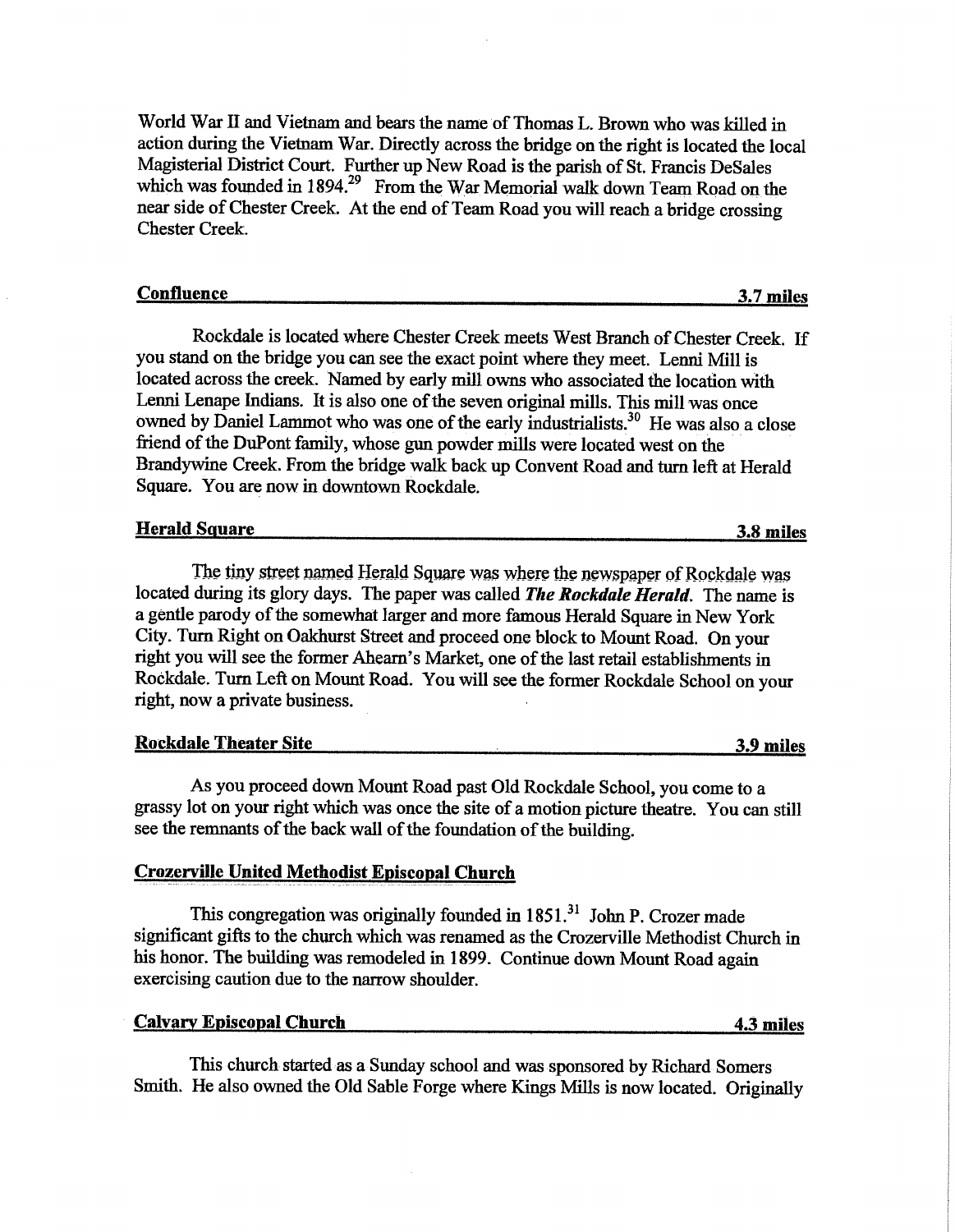it had an attendance of around 20 children, but soon it became 100 children. In 1834 Bishop Onderdonk licensed Kington Goddard to hold services there. Around 1836 the construction of the church began and by 1839 it was consecrated by Bishop Onderdonk.<sup>32</sup> Proceed down Mount Road.

#### AOH Hall

On the left you will **see a** large red brick building with a tablet located near the peak. The tablet is engraved with "AOH" and the date 1892. AOH, which stands for Ancient Order of Hibernians, is an Irish American fraternal society<sup>33</sup>. Many mill workers and Samuel Riddle, the prominent owner of the Parkmount Mill, immigrated to America from Belfast Ireland in the 1820's. Riddle worked his way to great wealth.<sup>34</sup>

#### **Railroad** Trestle

As you progress down Mount Road you will see an abandoned railroad trestle traversing Chester Creek. This is part of the former Philadelphia and Baltimore Central Railroad. The Chester Creek Branch railroad was constructed shortly after the Civil War and served the interest of local businesses in the Chester Creek Valley. After the railroad line sustained severe flood damage in 1971 the line was taken out of service and has since been deeded to SEPTA. The Chester Creek Rail-Trail Association has proposed to turn this former rail line into a recreational trail.  $35$ 

### **Pennell Road 4.4 miles**

At the intersection of Mount Road and Pennell Road turn right. Pennell Road proceeds east to "Five Points" and is named for John Pennell, one of the early land owners in Aston. Walk carefully on the right side of the road until you see Kings Mills Banquet Facility across Pennell Road.

| <b>Kings Mills</b> |  |  |
|--------------------|--|--|
|                    |  |  |

Once known as Old Sable Forge, Kings Mills was built around the 1700's. It was composed of three grist mills at first, and used the water power to grind grain. The building also served as a place of worship while Calvary Episcopal Church was being completed. It then became a place to produce iron, supplying such things as nails. When the Revolutionary War came, the mills. began, producing musket balls, and canon balls. George Washington came there to pick up ammunition before the battle of Brandywine. In the 1800's they became textile mills and produced such things as uniforms for the Civil War: It was also used by the Underground Railroad to hide runaway slaves. Later on, the mill began producing costumes, and is responsible for making some of the early Disney World costumes.<sup>36</sup> Continue down Pennell Road.

Up the hill on the right you will see recently developed commercial area that was the site of the 1785 Hillwood Farm.

**Kings Mills 4.7 miles**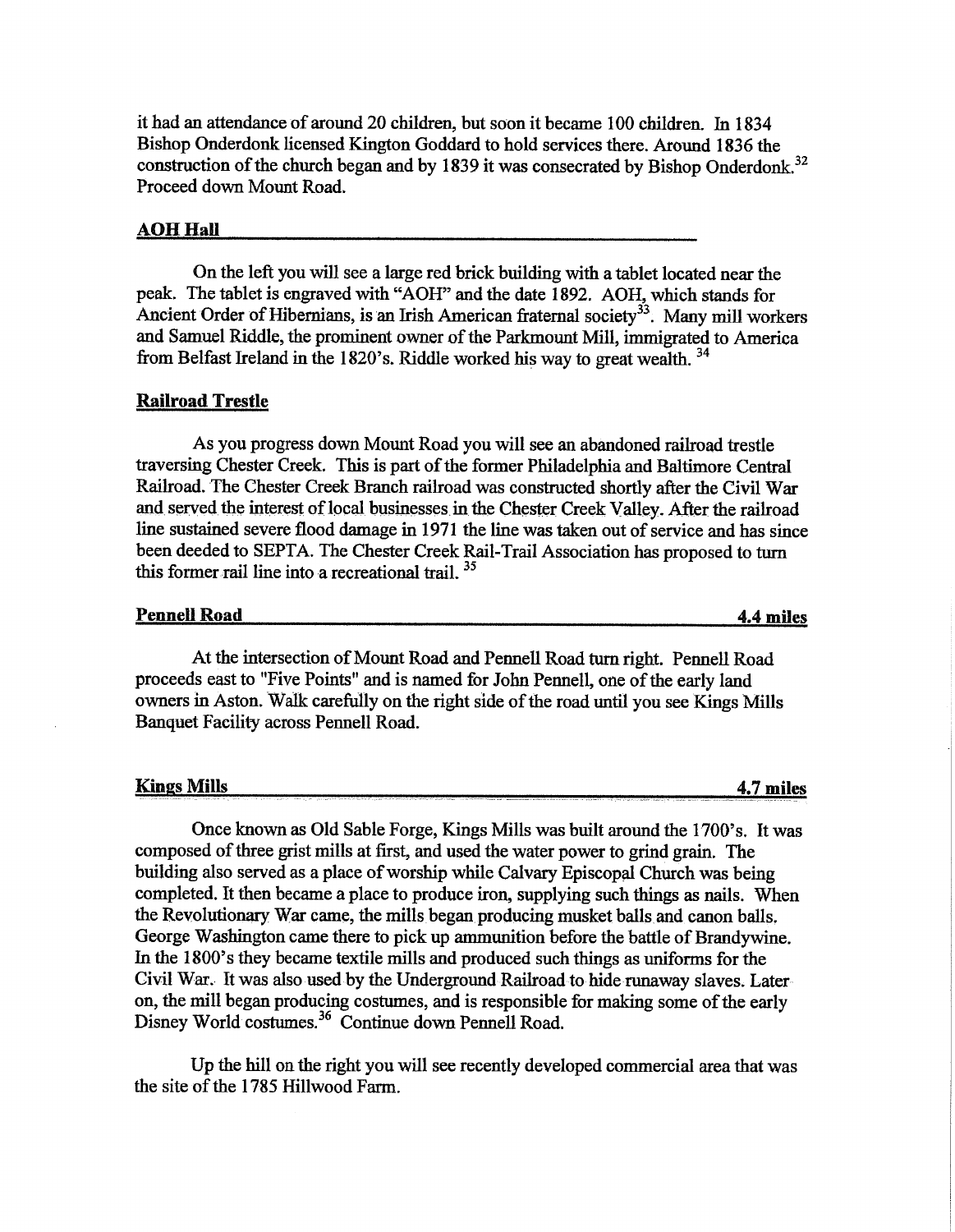Across the street you will see the Aston Middletown Little League athletic fields, which are located on the banks of Chester Creek. The creek may be accessed along this stretch. Much of Chester Creek, including this stretch, are approved trout waters.

Proceed down Pennell Road to the Barnaby's Restaurant at the intersection of Pennell Road and Glendale Boulevard.

| <b>Old Pennell Road</b> | -2.1 | miles |
|-------------------------|------|-------|
|                         |      |       |

From the Bamaby's parking lot, look across Glendale Boulevard and you will see the road bed of old Pennell Road heading up the hill side parallel with the present Pennell Road. Follow this road bed. It will lead you over the hill and to the current end of Old Pennell Road at the intersection of Legion. Road. Proceed down Old. Pennell. Road. to the intersection with new Pennell Road. Cross new Pennell Road and continue on Old Pennell Road until it once again rejoins new Pennell Road. You will see the Old Village Green School House on your left.

| <b>Old Village Green School House</b> | 6.1 miles |  |
|---------------------------------------|-----------|--|
|                                       |           |  |

The original one room school house was built in 1802. However, the building you now see was built in 1866. This building housed one teacher and up to 50 students. It was home to students of grades first to eighth. It closed in the late 1940's. A historical marker has been placed by the Aston Historical Society. Proceed up Pennell Road towards Five Points. On your left you will see a three story building.

#### Village Green Grange

If you look at the stone placed near the peak of three storey building's roof, you will see an inscription "Village Green Grange P. of H. No. 1299". The Grange is a national fraternal organization dedicated to advancing agriculture and the interests of rural America. Its formal name is the Order of Patrons of Husbandry (P. of H.).  $37$  This reminds us that once Aston was a farming community too.

### **Memorial Garden 6.3 miles**

The Aston Township Veterans Memorial Garden was dedicated on Veterans Day 2006 and established to honor military, police, firefighters and emergency services personnel who have served the United States and the township with valor, particularly those who have lost their lives in the line of duty.<sup>38</sup>

On August  $13<sup>th</sup>$ , 2007, the memorial clock was formally dedicated. The clock was a gift from the Aston Business Association.<sup>39</sup>

Estimate the height of the clock. 40 Proceed down Pennell Road until you reach the Aston Township Municipal Building.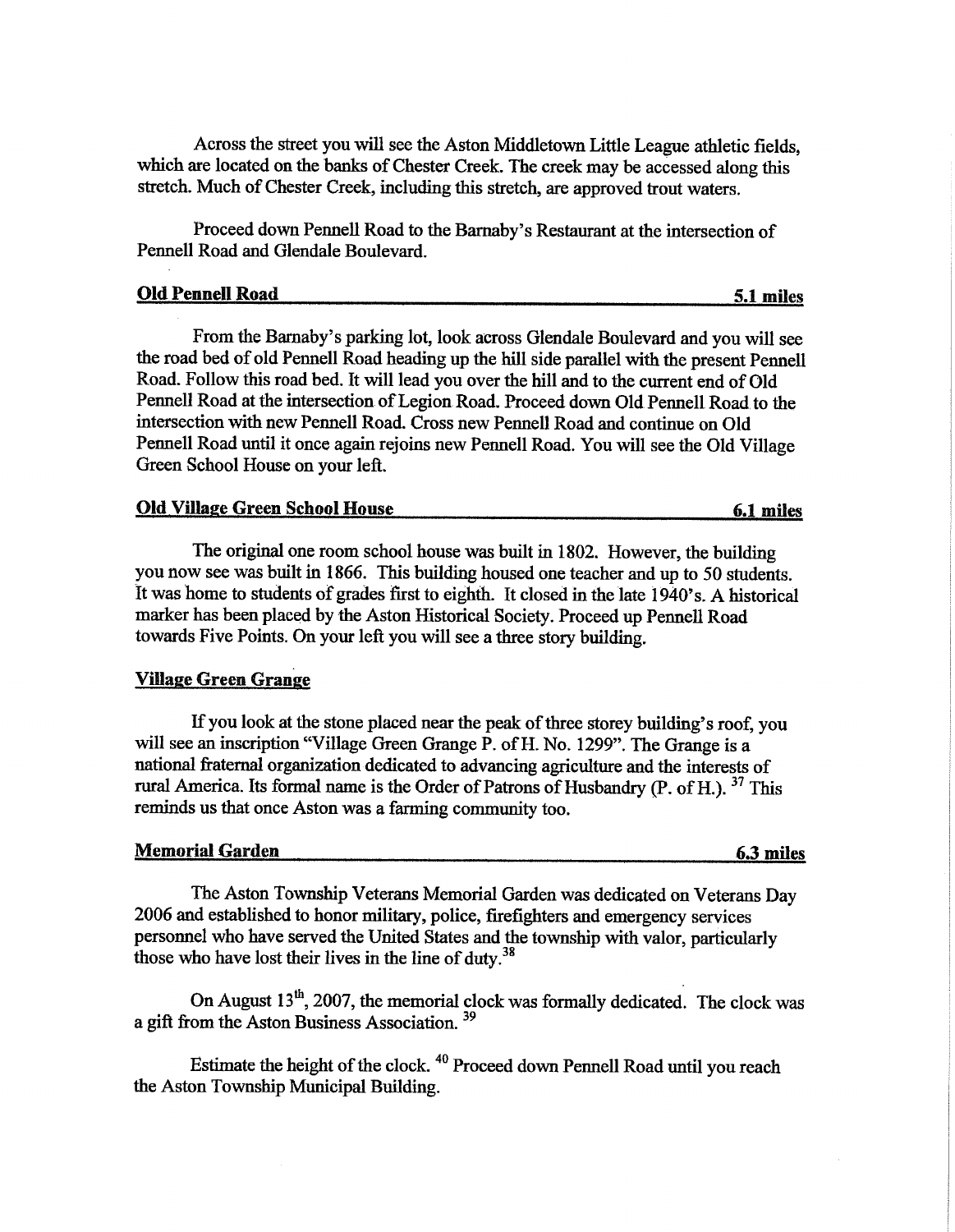# **Vlunicinal Building 6.4 miles**

Your trail concludes at the Aston Municipal Building, the seat of municipal government. The Aston Police Department and Aston Public Works Department are also located at this site.

Aston is a first class township and is governed by a township commission composed of seven members who meet monthly in public session. Each commissioner is selected from one of the seven wards in Aston and serves a four year term. The elections are staggered so that no more then four commissioners are up for election in any given year.

Since the Board of Commissioners are part time officials the daily township administration is handled by a township manager who is a full time employee. The Board of Commissioners meetings are held on the third Wednesday of each month and are open to the public.<sup>41</sup>

#### 

We hope you have enjoyed your trip through three centuries of Aston's history, Every community, no matter how small, has a fascinating story to tell and we hope you will share this with others. If you are interested in following other trails through American history you can get information from these sources:

Valley Forge Trail, Valley Forge National Park, sponsored by the Cradle of Liberty Council, Boy Scouts of America, Telephone: 610-688-6900

American Historical Trails - http://www.thecarolinatrader.com/trails.htm - includes the Philadelphia Trail of Freedom and the Benjamin Franklin Trail.

**Nations Trails** - http://www.nationstrails.com/

Delaware County TODAY/Almanac,  $73<sup>rd</sup>$  edition, Mau Publishing Co., Upper Darby, 1998, p 21.

Anthony F. C. Wallace, *Rockdale: The Growth of an American Village in the Early Industrial Revolution,* **University of Nebraska Press**, **Lincoln**, **2005**, **pp 3, 10, 11**

**<sup>1</sup> Leave No Trace**, http://www.scouting.org/boyscouts/resources/21-117/064\_principles.html

**Henry Graham Ashmead**, *History ofDelaware County, Pennsylvania,* , **Philadelphia**: L. H. Everts

<sup>&</sup>amp; Co., 1884, http://www.delcohistory.org/ashmead/ashmead pg290.htm retrieved 1/25/06<br>s s a Lobe W. Jordan J.J. D. History.of Asten Isial Terumakin, Dr. France 4 History.of D John W. Jordan, LL. D., History of Asten [sic] Township, Pa. From: *A History of Delaware County, Pennsylvania,* Edited Published By Lewis Historical Publishing Company, New York 1914, http://history.rays-place.com/pa/aston-t-pa.htm, retrieved 1/2/06

Ashmead, p.290

<sup>7</sup> 11/25/07 Penn Delco School District website, http://www.pdsd.org/Administration/Moser.html, retrieved

**<sup>8</sup> Ashmead, p 290 <sup>9</sup> The American Legion,**

http://www.legion.org/?section=our legion&subsection=ol history&content=ol history 1919, retrieved 11/25/07